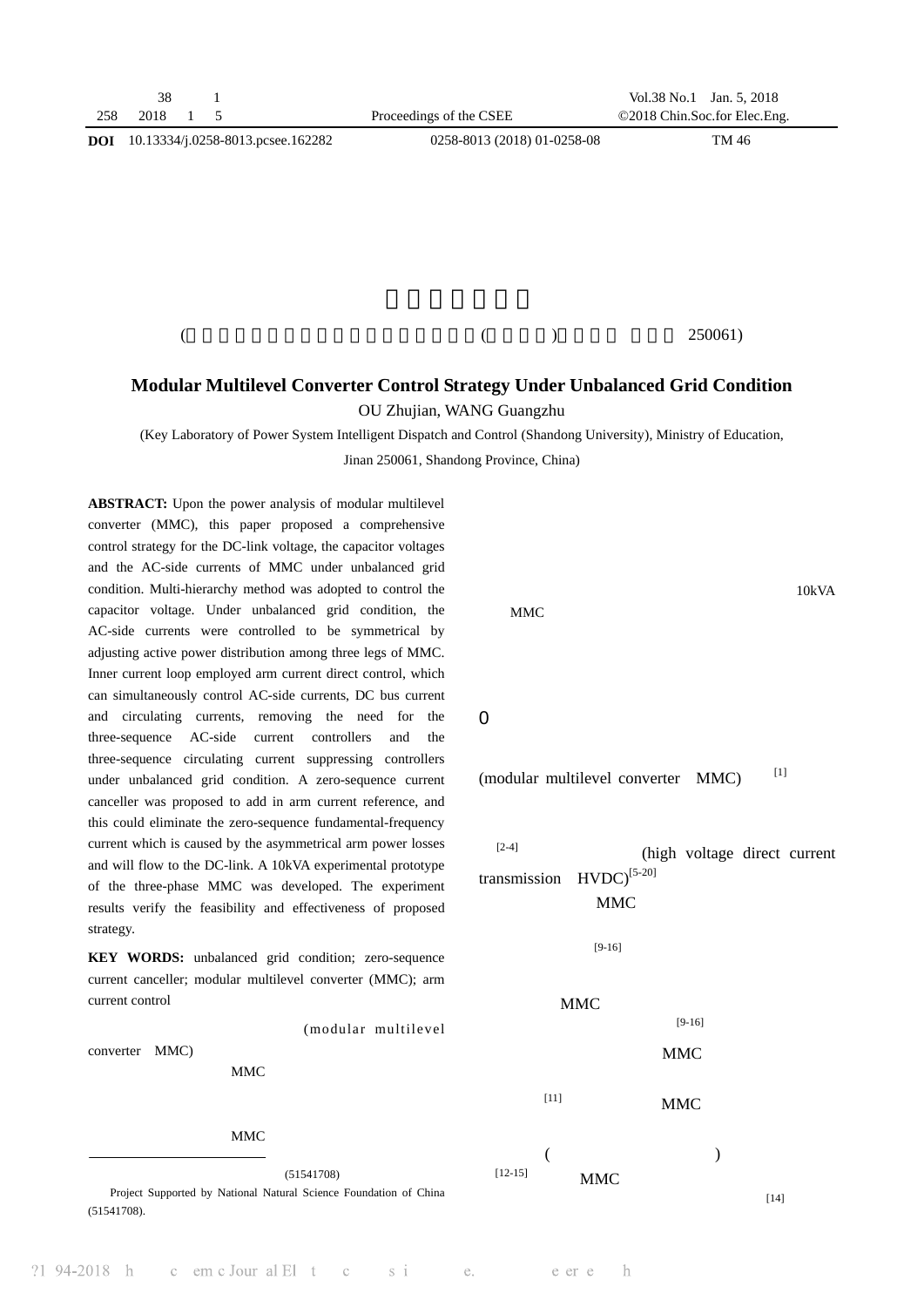

## 1 MMC

È-+••7ò+eO1 +e Burdes, eaching a schematic condi-**Book had builty walling a settlement of the book and positions of the company of the company of the company of the company of the company of the company of the company of the company of the company of the company of the c** 

1657272Ädpscr\_nscr\_ *d*MMC [2 (2) [2 (3) sps F>|Ï)·6ÀÄ0c1õå;-

938363 12015 12026 12036 12046 12056 12066 12076 12086 12096 12096 12096 12096 12096 12096 12096 12096 12096 1

0.00076 T47SMPP dddd[2 (4) n[2sp307

|          |   | 1 |                                 | <b>MMC</b>        |                  |   |                  |                  | <b>MMC</b> |
|----------|---|---|---------------------------------|-------------------|------------------|---|------------------|------------------|------------|
|          |   |   |                                 |                   |                  |   |                  | $\boldsymbol{N}$ |            |
|          | L |   |                                 |                   |                  |   |                  |                  | $u_{sx}$   |
| $i_{sx}$ |   |   |                                 |                   |                  |   | $U_d$ $I_d$      |                  |            |
|          |   |   |                                 | $u_{px}$ $u_{nx}$ |                  |   | $\boldsymbol{x}$ |                  |            |
|          |   |   | $i_{\text{px}}$ $i_{\text{nx}}$ |                   | $\boldsymbol{x}$ |   |                  |                  |            |
|          |   |   | <b>MMC</b>                      |                   |                  | L |                  |                  |            |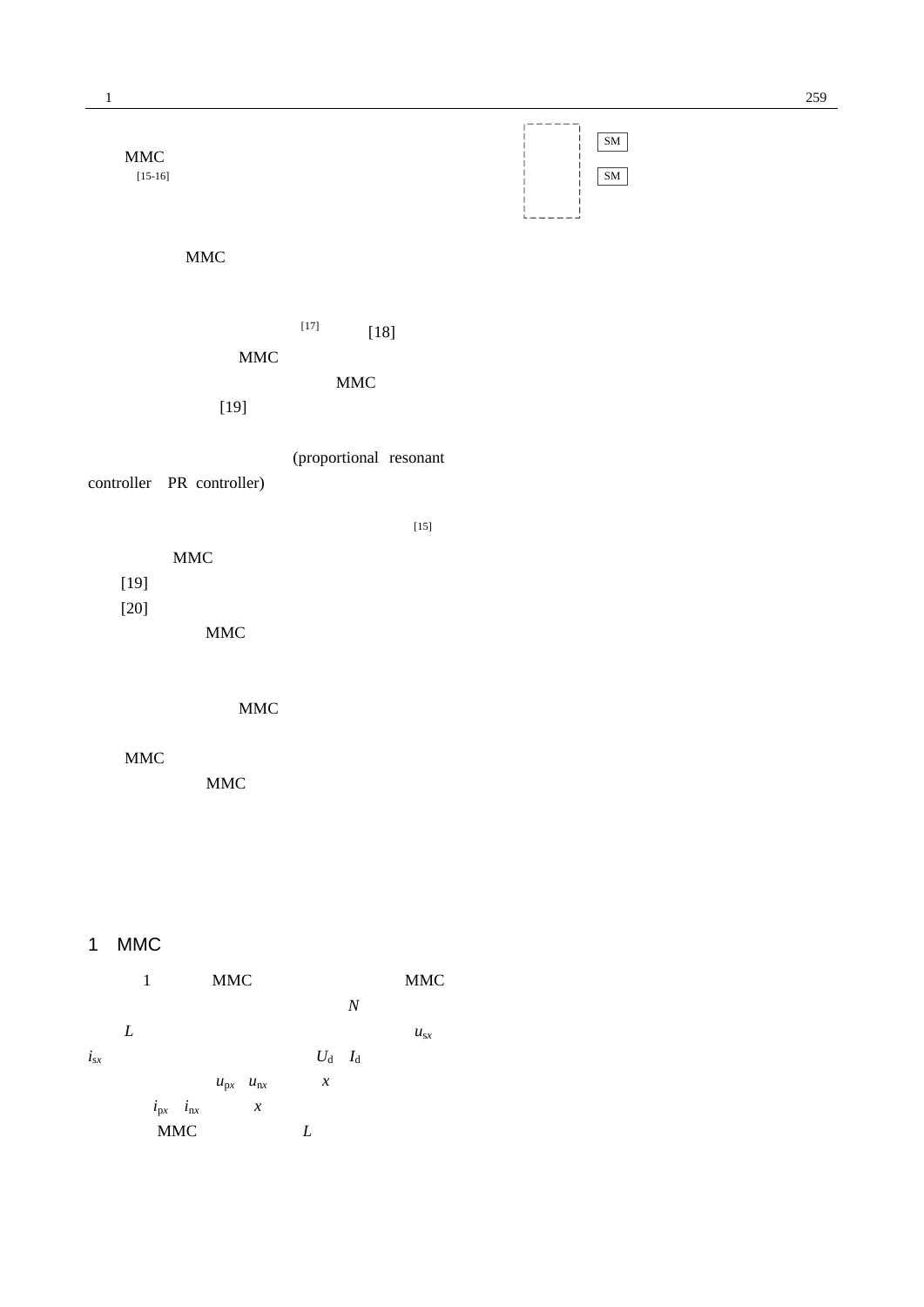$$
P_{\rm sx} = \frac{1}{T} \int_0^T u_{\rm sx} i_{\rm sx} dt = \frac{1}{T} \int_0^T u_{\rm sx} (i_{\rm spr} + i_{\rm snx}) dt
$$
  
\n
$$
P_{\rm dcx} = \frac{1}{T} \int_0^T \frac{U_{\rm d}}{2} i_{\rm px} dt - \frac{1}{T} \int_0^T \frac{U_{\rm d}}{2} i_{\rm nx} dt = (7)
$$
  
\n
$$
\frac{1}{T} \int_0^T U_{\rm d} I_{\rm dx} dt
$$
  
\n
$$
P_{\rm px} = -\frac{1}{T} \int_0^T u_{\rm px} i_{\rm px} dt = -\frac{1}{T} \int_0^T \frac{U_{\rm d}}{2} I_{\rm dx} dt + \frac{1}{T} \int_0^T u_{\rm sx} i_{\rm sx} dt
$$
  
\n
$$
P_{\rm nx} = \frac{1}{T} \int_0^T u_{\rm nx} i_{\rm nx} dt = -\frac{1}{T} \int_0^T \frac{U_{\rm d}}{2} I_{\rm dx} dt + \frac{1}{T} \int_0^T u_{\rm sx} i_{\rm snx} dt
$$
  
\n(8)

$$
1.1 \\
$$

MMC

$$
P_{\text{px}} = P_{\text{nx}} \approx 0 \tag{9}
$$
  
(7) (8) MMC

$$
P_{\rm sa} = P_{\rm dca} \Rightarrow \frac{1}{T} \int_0^T u_{\rm sa} i_{\rm sa} dt = \frac{1}{T} \int_0^T U_{\rm d} I_{\rm da} dt
$$
  
\n
$$
P_{\rm sb} = P_{\rm dcb} \Rightarrow \frac{1}{T} \int_0^T u_{\rm sb} i_{\rm sb} dt = \frac{1}{T} \int_0^T U_{\rm d} I_{\rm db} dt \qquad (10)
$$
  
\n
$$
P_{\rm sc} = P_{\rm dcc} \Rightarrow \frac{1}{T} \int_0^T u_{\rm sc} i_{\rm sc} dt = \frac{1}{T} \int_0^T U_{\rm d} I_{\rm dc} dt
$$
  
\n(10)

 $\mathbf{MMC}$ 

 $1.1.1$  1

$$
MMC
$$
  

$$
I_{da} = I_{db} = I_{dc} = I_d/3
$$
  

$$
I_{sa} \quad i_{sb} \quad i_{sc}
$$

 $1.2$ 

$$
I_{\text{da}} = I_{\text{db}} = I_{\text{dc}} \tag{10}
$$

$$
P_{\text{dca}} = P_{\text{dcb}} = P_{\text{dcc}} \Rightarrow P_{\text{sa}} = P_{\text{sb}} = P_{\text{sc}} \Rightarrow
$$
  

$$
\frac{1}{T} \int_0^T u_{\text{sa}} i_{\text{sa}} dt = \frac{1}{T} \int_0^T u_{\text{sb}} i_{\text{sb}} dt = \frac{1}{T} \int_0^T u_{\text{sc}} i_{\text{sc}} dt \qquad (11)
$$
  
(11) 
$$
u_{\text{sa}} \quad u_{\text{sb}} \quad u_{\text{sc}}
$$
  

$$
i_{\text{sa}} \quad i_{\text{sb}} \quad i_{\text{sc}}
$$

 $[18]$ 

 $1.1.2$  2

 $i_{sa}$   $i_{sb}$   $i_{sc}$  $\Delta i_{\rm sxP}$  MMC

$$
I_{da} \neq I_{db} \neq I_{dc}
$$
  
\n
$$
i_{sa} \quad i_{sb} \quad i_{sc}
$$
  
\n
$$
u_{sa} \quad u_{sb} \quad u_{sc}
$$
 MMC

$$
P_{sa} \neq P_{sb} \neq P_{sc} \Rightarrow P_{dca} \neq P_{dcb} \neq P_{dcc} \Rightarrow
$$
  
\n
$$
\frac{1}{T} \int_0^T U_d I_{da} dt \neq \frac{1}{T} \int_0^T U_d I_{db} dt \neq \frac{1}{T} \int_0^T U_d I_{dc} dt \Rightarrow
$$
  
\n
$$
I_{da} \neq I_{db} \neq I_{dc}
$$
  
\n(12)  
\n
$$
(12)
$$
  
\n
$$
(12)
$$

$$
\begin{array}{cccc}\n1.1.3 & 1 & 2 \\
1 & 2 & 2\n\end{array}
$$

$$
P_{sa} = P_{sb} = P_{sc} \Rightarrow P_{dca} = P_{dcb} = P_{dcc} \Rightarrow
$$
  
\n
$$
\frac{1}{T} \int_{0}^{T} U_{d} I_{da} dt = \frac{1}{T} \int_{0}^{T} U_{d} I_{db} dt = \frac{1}{T} \int_{0}^{T} U_{d} I_{dc} dt \Rightarrow
$$
  
\n
$$
I_{da} = I_{db} = I_{dc} = I_{d} / 3
$$
\n(13)  
\n1  
\n2

$$
\begin{array}{cccc}\n & & & & & 2 \\
 & & & & & & 2 \\
 & & & & & & 2 \\
 & & & & & & 2\n\end{array}
$$

 $1$ 

(7) 
$$
U_d
$$
  
\n $I_{dx}$   
\n $P_{dx}$   $i_{sx}$   
\n(8)  $1 \tI_{dx}$   $2$   
\n $i_{spr}$   $i_{snx}$   $I_{dx}$   $i_{spr}$   $i_{snx}$ 

#### $?194-2018 h$ c em c Jour al El  $t$  c s i e. e er e h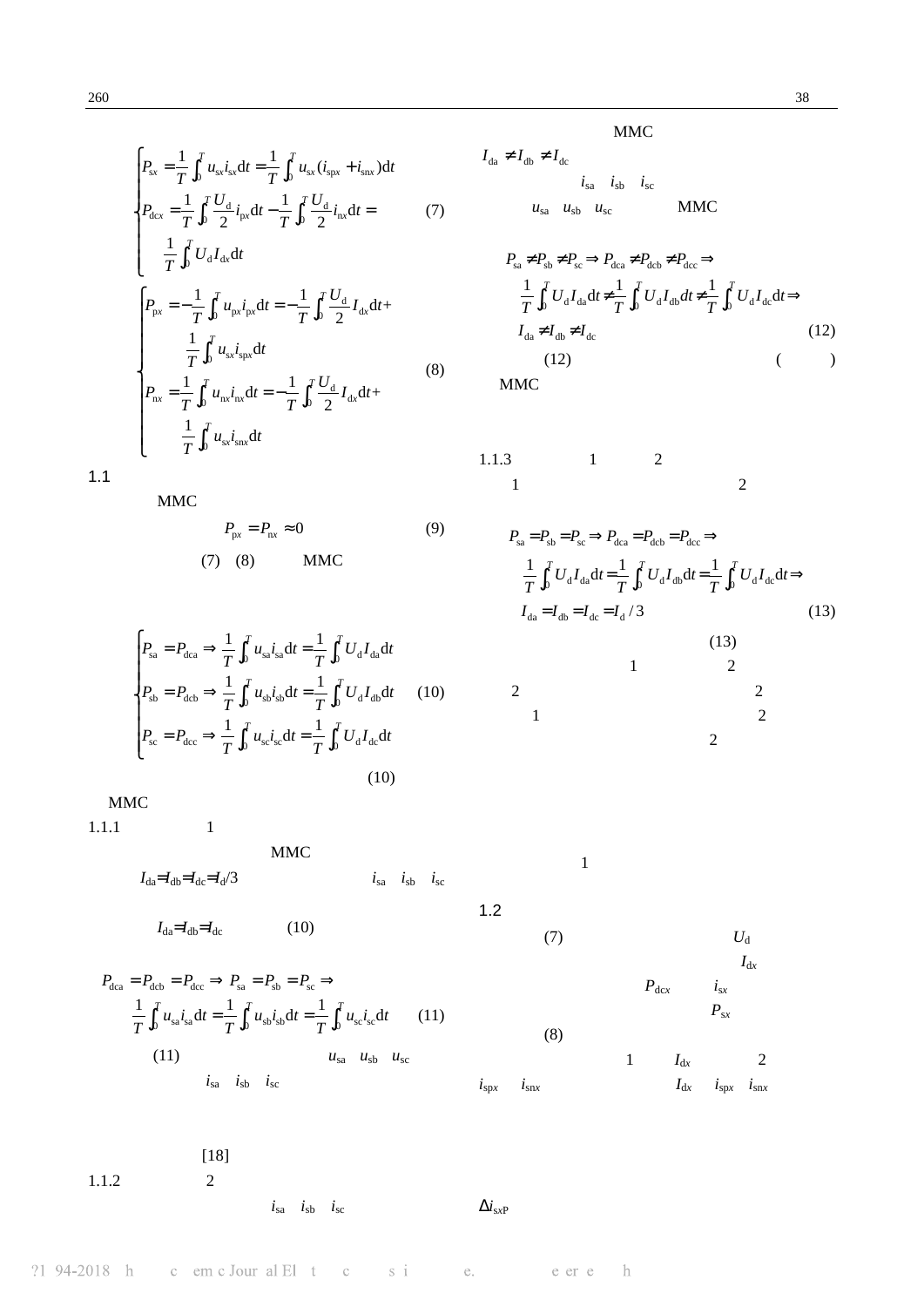$\label{eq:1.1} \gamma_1(\mathbf{P})\text{-}\mathbf{2}(\mathbf{U})\mathbf{F}=\mathbf{C} \quad \text{on } \mathcal{E} \text{ for all } 1\leq i\leq n-1, \qquad \mathcal{E}:=\mathcal{E} \qquad \text{ for } \mathcal{E}=\mathbb{E}.$ *U* 21 94-2018 h c em cJour al El t e s i e. e er e h  $\frac{21}{94-2018}$  h c em c Jour al El t c s i e. e er e h  $\mathfrak{I}_1 \cong \mathfrak{I} \otimes \mathfrak{I}_2 \oplus \cdots \cong \mathfrak{I}_n \otimes \mathfrak{I}_n \otimes \cdots \otimes \mathfrak{I}_n \otimes \cdots \otimes \mathfrak{I}_n \otimes \cdots \otimes \mathfrak{I}_n \otimes \cdots \otimes \mathfrak{I}_n \otimes \cdots \otimes \mathfrak{I}_n \otimes \cdots \otimes \mathfrak{I}_n \otimes \cdots \otimes \mathfrak{I}_n \otimes \cdots \otimes \mathfrak{I}_n \otimes \cdots \otimes \mathfrak{I}_n \otimes \cdots \otimes \$ *x* 相上、下桥臂 *U*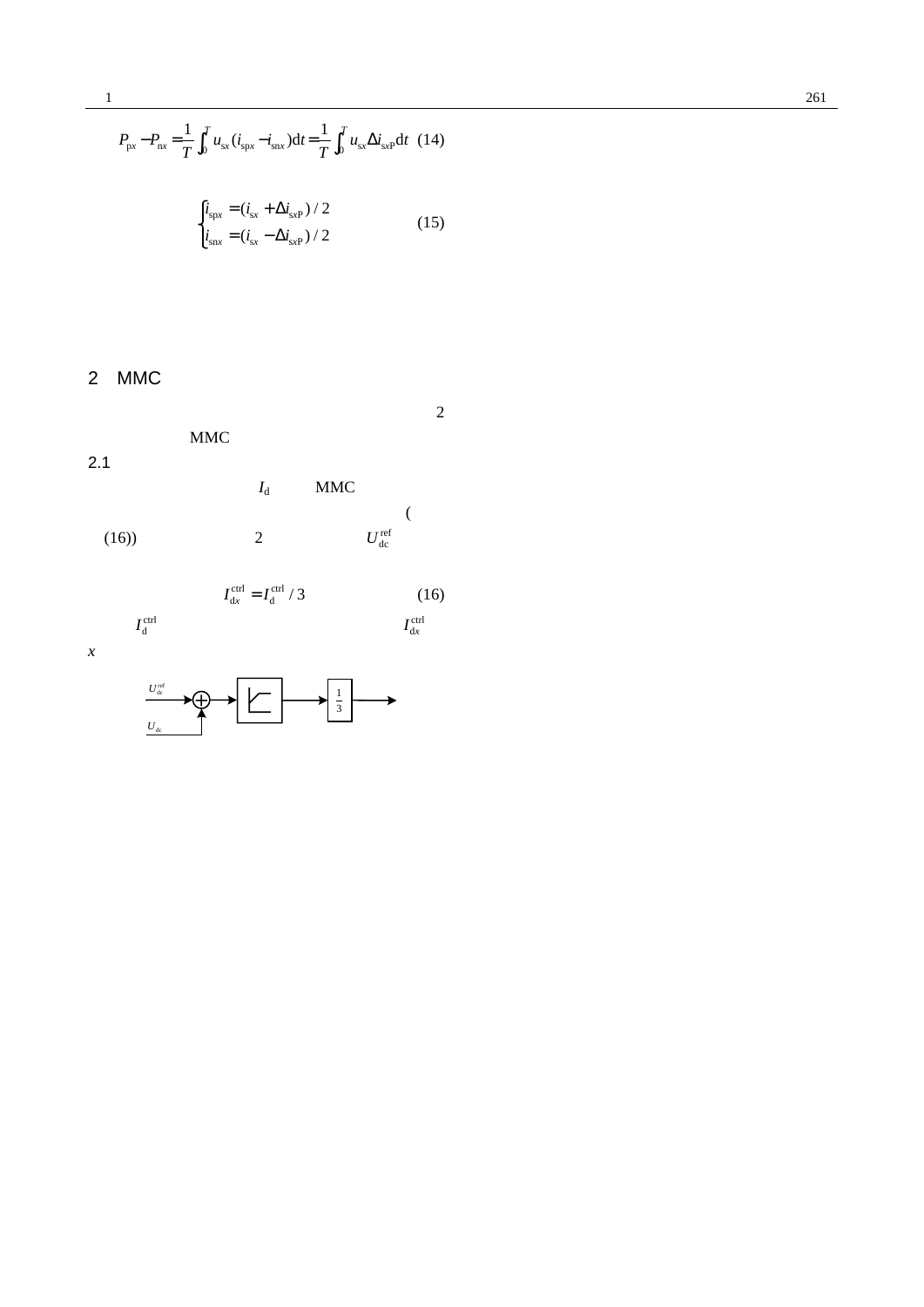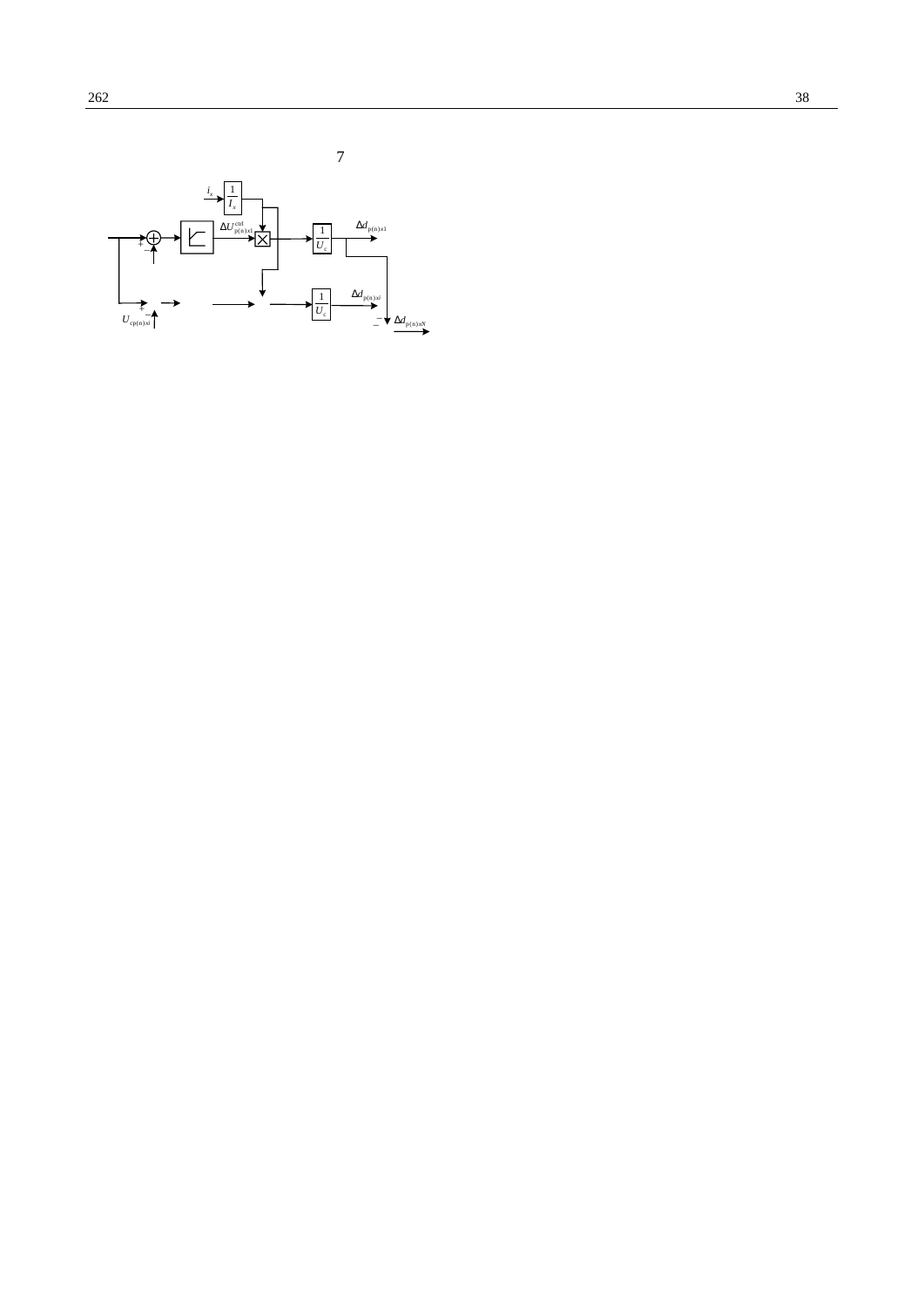



**Fig. 12 Experimental result with the control strategy proposed in [18] under unbalanced grid condition** 



**Fig. 13 Experimental results with the control strategy proposed in this paper under unbalanced grid condition** 



$$
i_{sa} \qquad \qquad 12(a)
$$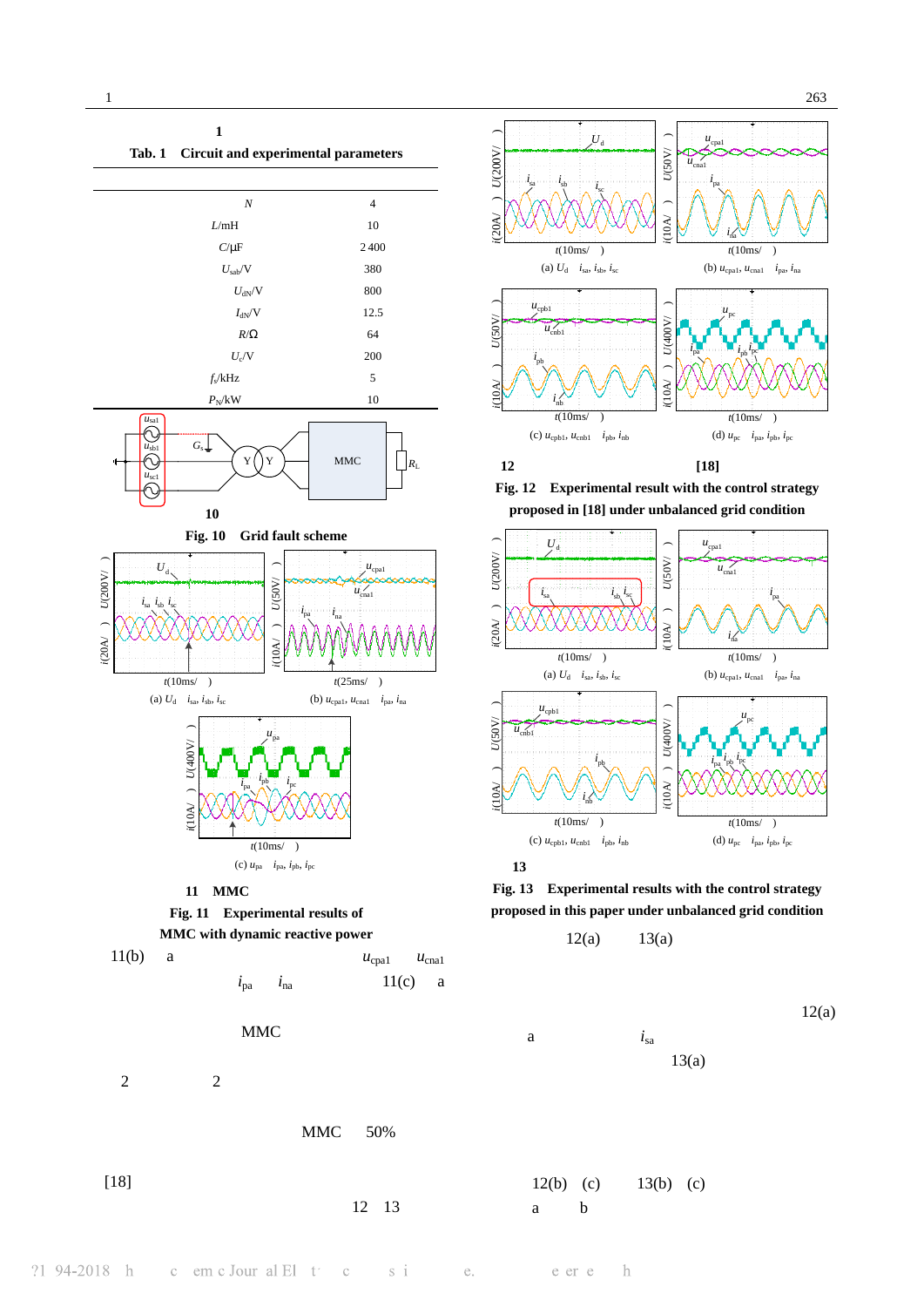$[18]$  (  $12(b)$  (c))a  $\mathbf b$  $(c \t b \t )$  $13(b)$  (c))a b (c b )  $12(d)$   $13(d)$  c  $12(d)$  $13(d)$  a  $a$  $a$  $1.1.2$  $13(b)$  (c)  $a$  $b$ 4 结论  $MMC$  $MMC$ 10kVA MMC  $10$ Y0/Y0 [1] Lesnicar A Marquardt R An innovative modular multilevel converter topology suitable for a wide power range[C]//IEEE Bologna PowerTech Conference Bologna Italy 2003 1-6 [2] Akagi H Classification terminology and application of the modular multilevel cascade converter (MMCC) [J] IEEE Transactions on Power Electronics 2011 26(11) 3119-3130  $[3]$  $[J]$ 2015 35(11) 2822-2830 Gong Zheng Wu Xiaojie Wang Zhao et al Variable frequency operation control of modular multilevel converter based on carrier phase-shift Modulation [J] Proceedings of the CSEE 2015 35(11) 2822-2830(in Chinese) [4] Tai Bingyong Gao Congzhe Liu Xiangdong et al A novel flexible capacitor voltage control strategy for variable-speed drives with modular multilevel converters [J] IEEE Transactions on Power Electronics 2017 32(1) 128-141 [5] Hagiwara M Akagi H Control and experiment of pulse width-modulated modular multilevel converters[J] IEEE Transactions on Power Electronics 2009 24(7) 1737-1746 [6] Song Qiang Liu Wenhua Li Xiaoqian et al A steady-state analysis method for a modular multilevel converter[J] IEEE Transactions on Power Electronics 2013 28(8) 3702-3713 [7] Harnefors L Antonopoulos A Norrga S et al Dynamic analysis of modular multilevel converters[J] IEEE Transactions on Industrial Electronics 2013 60(7) 2526-2537  $[8]$  $[J]$  2016 36(5) 1366-1375 He Zhixing Luo An Xiong Qiaopo et al Model predictive control of modular multilevel converters [J] Proceedings of the CSEE 2016 36(5) 1366-1375(in Chinese) [9] Saeedifard M Iravani R Dynamic performance of a modular multilevel back-to-back HVDC system[J] IEEE Transactions on Power Delivery 2010 25(4) 2903-2912 [10] Tu Qingrui Xu Zheng Xu Lie Reduced switchingfrequency modulation and circulating current suppression for modular multilevel converters[J] IEEE Transactions on Power Delivery 2011 26(3) 2009-2017 [11] Guan Minyuan Xu Zheng Modeling and control of a modular multilevel converter-based HVDC system under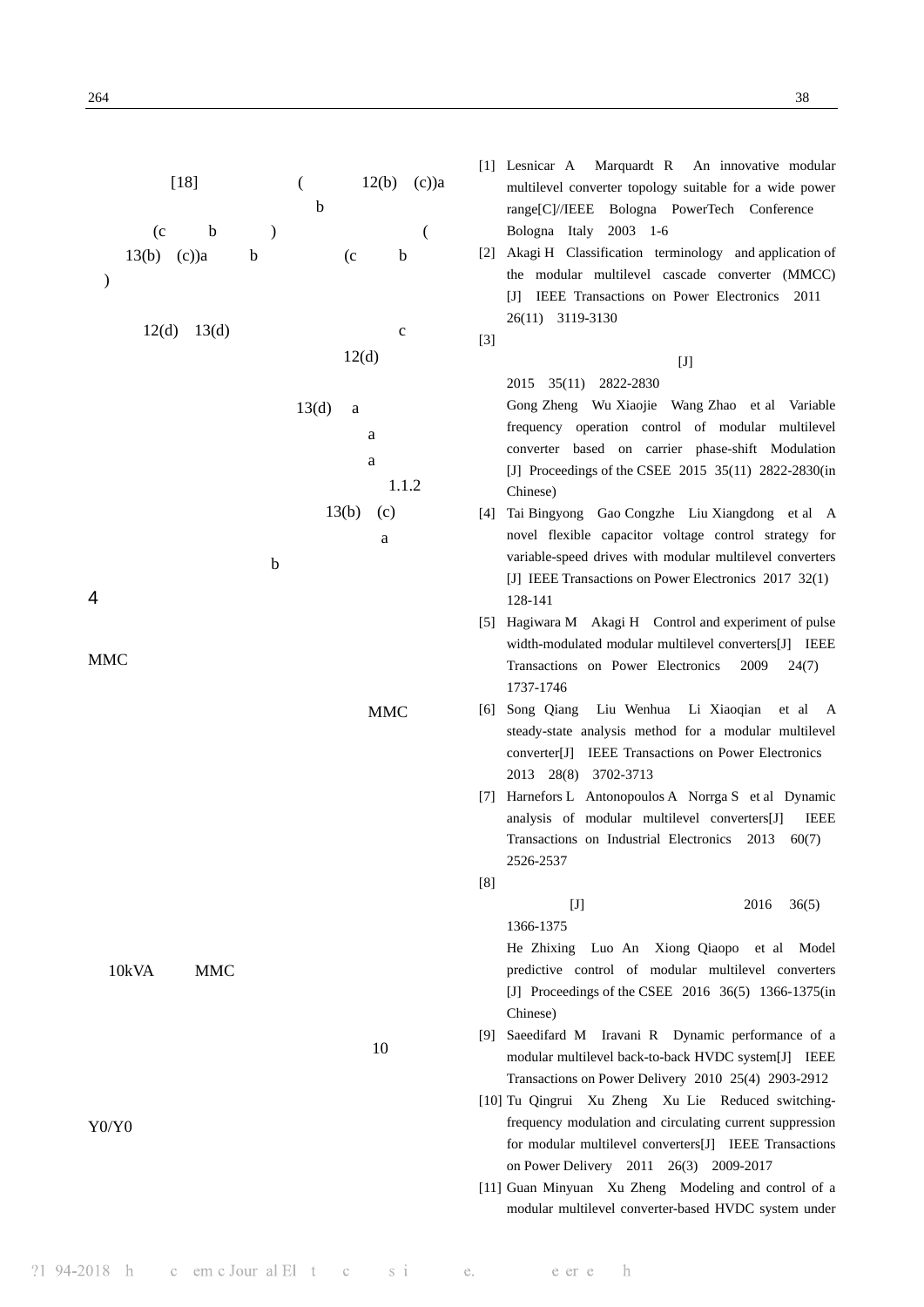unbalanced grid conditions[J] IEEE Transactions on Power Electronics 2012 27(12) 4858-4867

- [12] Moon J Kim C Park J et al Circulating current control in MMC under the unbalanced voltage[J] IEEE Transactions on Power Delivery 2013 28(3) 1952-1959
- [13] Zhou Yuebin Jiang Daozhuo Guo Jie et al Analysis and control of modular multilevel converters under unbalanced conditions[J] IEEE Transactions on Power Delivery 2013 28(4) 1986-1995
- [14] Li Shaohua Wang Xiuli Yao Zhiqing et al Circulating current suppressing strategy for MMC-HVDC based on nonideal proportional resonant controllers under unbalanced grid conditions[J] IEEE Transactions on Power Electronics 2015 30(1) 387-397
- [15] Shi Xiaojie Wang Zhiqiang Liu Bo et al Characteristic investigation and control of a modular multilevel converter-Based HVDC system under single-line-toground fault conditions[J] IEEE Transactions on Power Electronics 2015 30(1) 408-421
- [16] Tu Qingrui Xu Zheng Chang Yong et al Suppressing DC voltage ripples of MMC-HVDC under unbalanced grid conditions[J] IEEE Transactions on Power Delivery 2012 27(3) 1332-1338
- $[17]$

 $[J]$  2013 37(15) 35-39

Wang Guangzhu An arm current direct control scheme for modular multilevel converters[J] Automation of Electric Power Systems 2013 37(15) 35-39(in Chinese)

 $[18]$ 

报,2015 35(2) 458-464

Wang Guangzhu Sun Changpeng Liu Rufeng et al Modular multilevel converter control strategy based on arm current( curreJ0 -1.T $\bar{E}$  2(1 scJ[([1631863([1T3 1 Tf13.22 0 8.70 Tc0 T current( curreJ0 -1.T $\bar{E}$  2(1 scJ[([1631863([1T3 1 Tf13.22 0 8.70 Tc0 T

 $[J]$